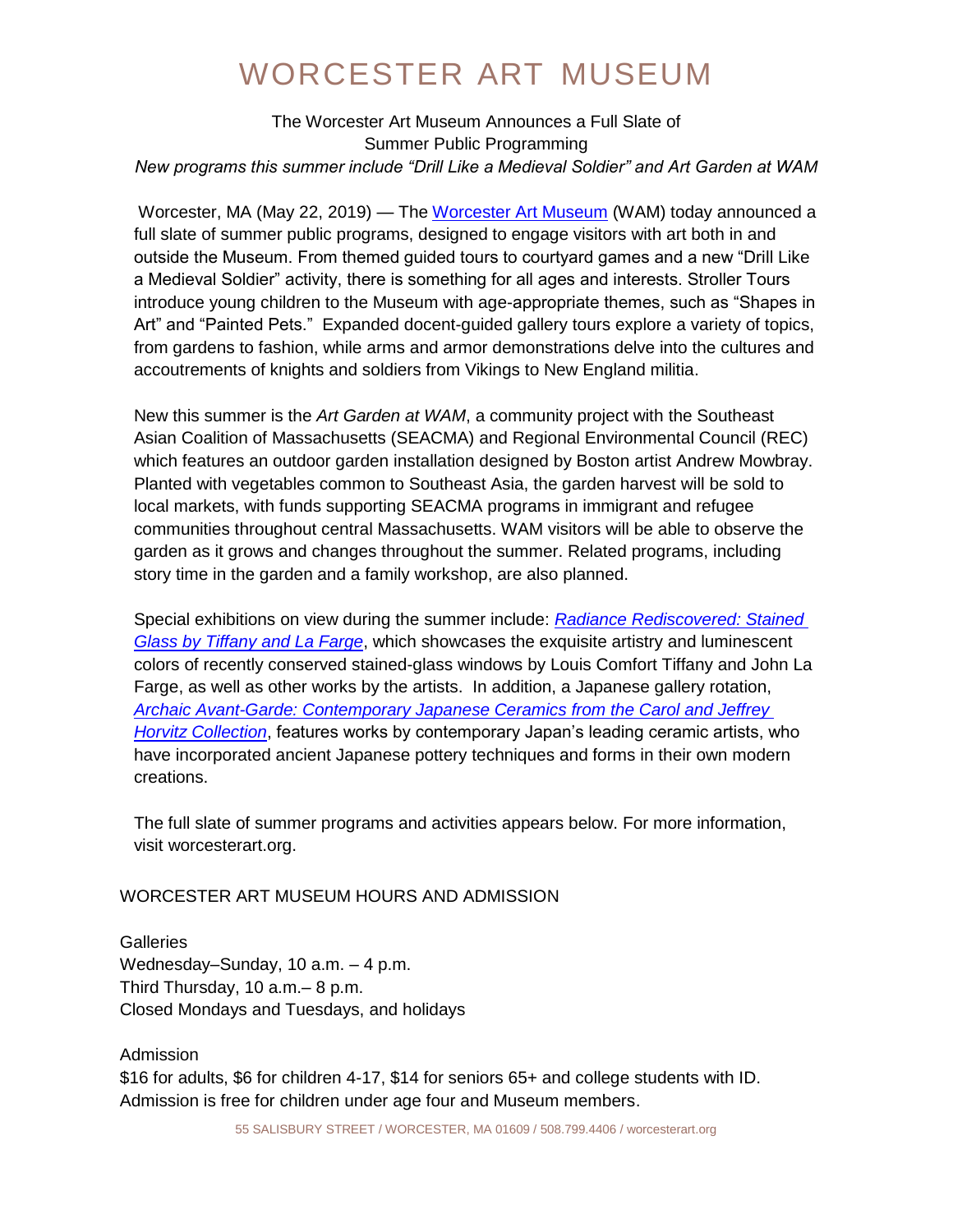Café Wednesday–Saturday, 11 a.m.– 3 p.m. with outdoor dining

Sip (café cart in Lancaster Lobby) Sunday, 10 a.m.– 3 p.m., featuring coffee, beverages, sandwiches, and snacks

Museum Shop Open during gallery hours

Library Wednesday–Friday, 10 a.m.– 4 p.m.

**Extras** Free parking Free Wi-Fi

SCHEDULE OF SUMMER PROGRAMS

### **Free First Sundays**

June 2, July 7, August 4 Admission is free for everyone on the first Sunday of each month. Enjoy Courtyard games, watch an Arms and Armor demonstration (June 2 & August 4), and take part in of Art Cart activities.

### **Free Fun Friday**

Friday, June 28 10am to 4pm Admission to the Museum is free for everyone as part of the state-wide Free Fun Friday initiative, in partnership with the [Highland Street Foundation.](http://www.highlandstreet.org/programs/free-fun-fridays-2019)

### **Tours**

**Stroller Tours** First and Third Wednesdays and Last Saturdays 10:30-11:15 a.m.

It's never too early to introduce your child to art! This tour—designed for children 0 - 3 years old and their siblings and parents/grandparents/guardians—includes a story in the galleries and a hands-on activity led by a Museum educator. Juice and snacks are available after the tour. Meets in Lancaster Welcome Center; stroller access is through the Tuckerman Street Entrance. Free with Museum admission.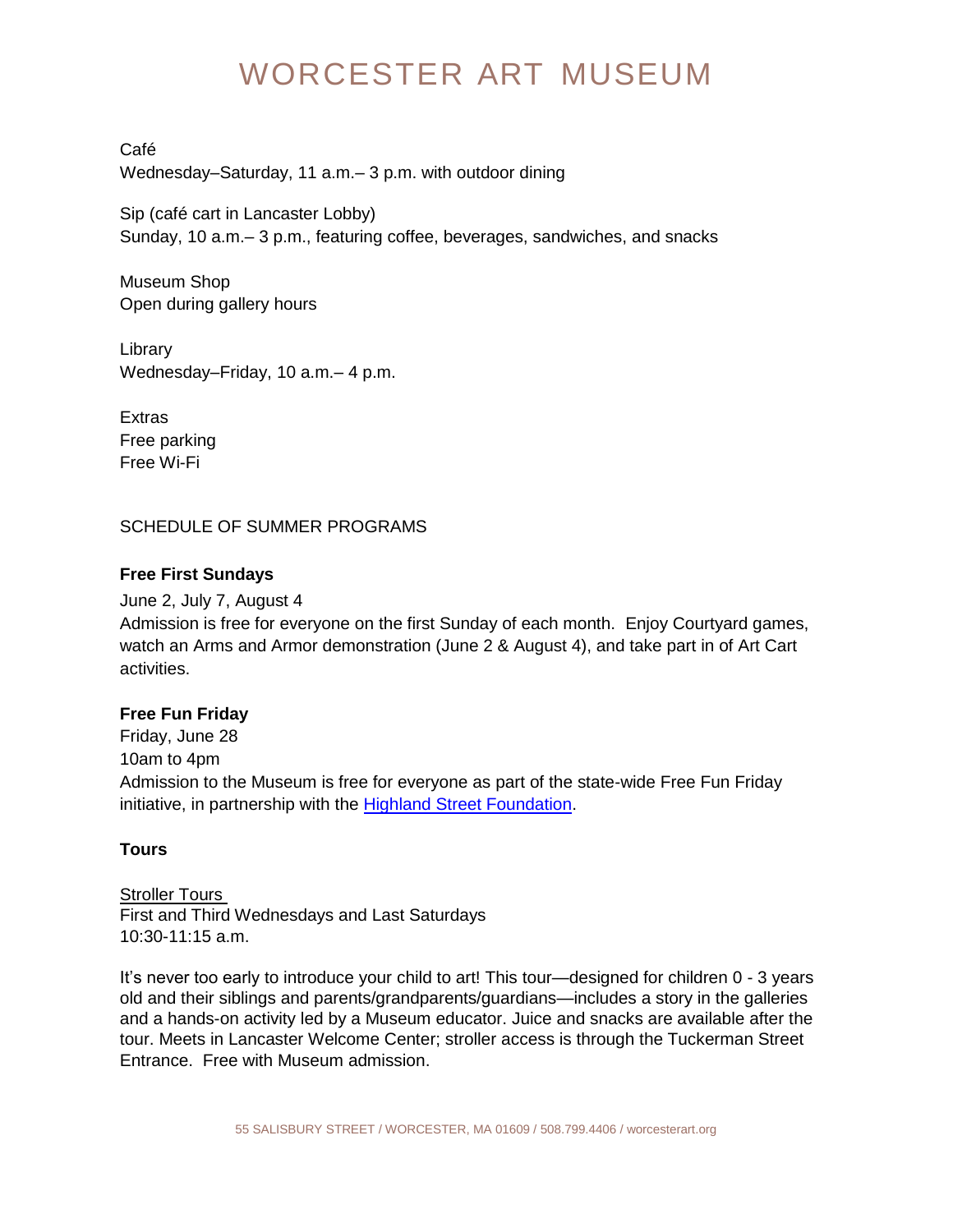- Wednesday, June 5: *Families in Art*
	- $\circ$  How many people are in your family? Join us as we look at different generations represented in WAM's collection.
- Wednesday, June 19: *Shapes in Art*
	- o Discover the many shapes used to create grand works of art.
- Saturday, June 29: *Sunlight*
	- o What is light? Where does it come from? How do artists use light to make art?
- Wednesday, July 3: *Red, White & Blue*
	- o Kick off the Fourth of July early by visiting WAM and making fun patriotic crafts.
- Wednesday, July 17: *Painted Pets*
	- o Take a look at WAM's works that include our four-legged, finned, and feathered friends!
- Saturday, July 27: *Water Everywhere*
	- o Dive into our collection and see how artists painted bodies of water.
- Wednesday, August 7: *Rhythm*
	- o Learn how art and music come together through observation, sound, and movement.
- Wednesday, August 21: *The Art of Expression*
	- $\circ$  How many faces can you make? See how many expressions you can find at WAM.
- Saturday, August 31: *Painted Picnic*
	- o Use our community garden as inspiration to create your own representation of food in art!

#### Family Tours

Saturdays, June 1, July 6, August 3

10:30-11:30 a.m.

Explore the Museum galleries with your family on a docent-guided discovery tour. Learn fun facts, listen to stories, and enjoy sharing observations and time together. Tour begins in the Lancaster Welcome Center. Free with Museum admission.

#### Summer Gallery Tours

With docents as your guides, tour the Museum's collection through a creative lens. These one-hour tours meet in the Lancaster Welcome Center and are free with Museum admission.

- Saturdays, June 1 and June 15, 2 p.m.: *Dionysus: More than Just a Party God*
	- $\circ$  View different presentations of Dionysus and discover the many attributes of this ancient deity.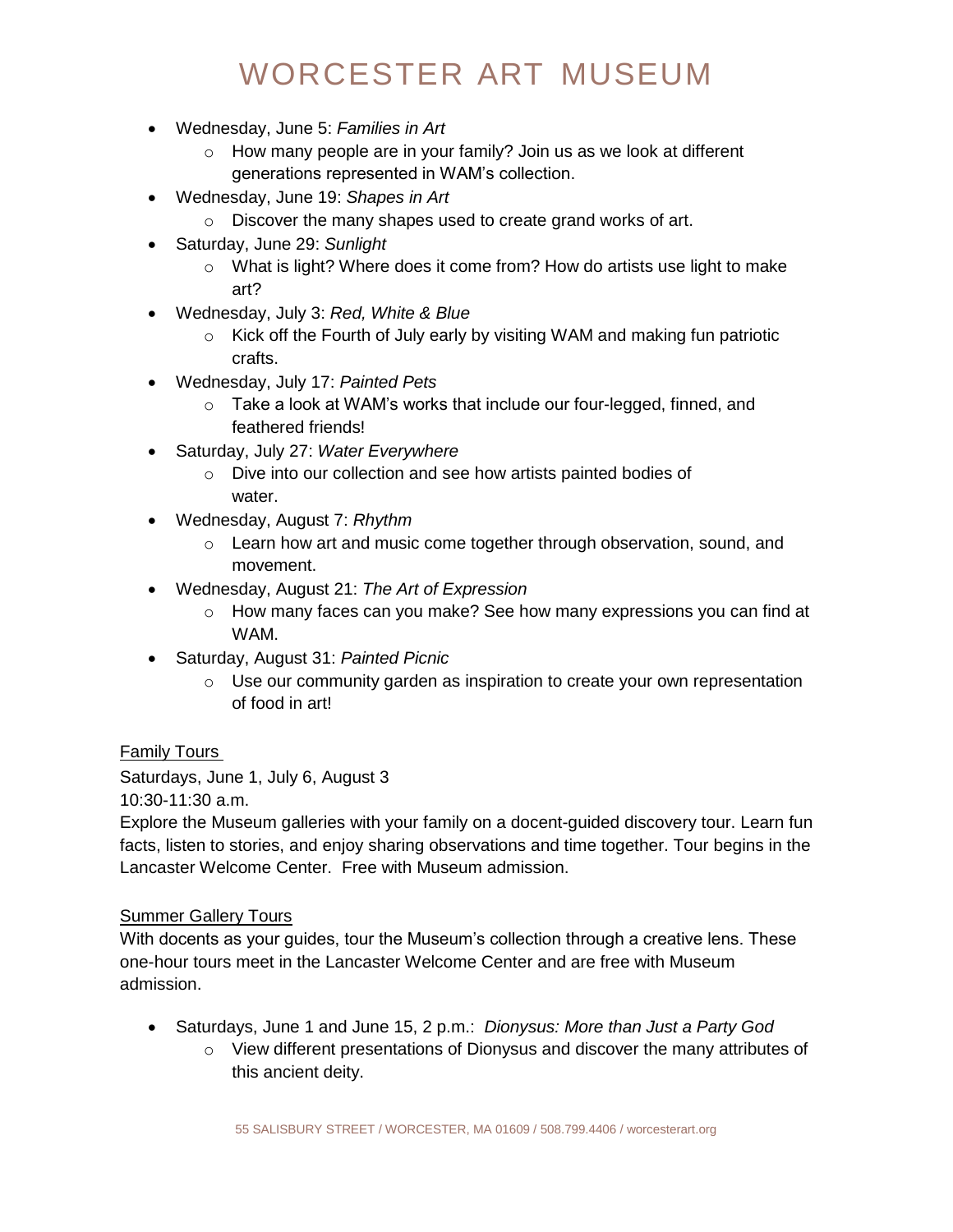- Wednesday, June 12, 10:30 a.m.: *Galleries in Bloom*
	- $\circ$  Take a stroll through time and cultures and enjoy floral images in a selection of art works throughout the Museum.
- Saturdays, July 6 & July 20, 2 p.m.: *Early American Portraiture*
	- $\circ$  Join this tour of early American portraits with the important 17<sup>th</sup>-century portraits of John and Elizabeth Freake and Baby Mary, as well as works by John Singleton Copley, Gilbert Stuart, and others.
- Wednesday, July 10, 10:30 a.m.: *American Vision*
	- $\circ$  Learn about the American artists represented in the WAM collection and what their works can teach us about our nation's cultural history.
- Saturdays, August 3 & August 17, 2 p.m.: *The Art of Fashion*
	- $\circ$  Look beyond the surfaces of historical clothing styles that reveal much more than beauty or elegance, but also social status and personality.
- Wednesday, August 14, 10:30 a.m.: *Fashions through the Ages*
	- $\circ$  Explore the evolution of fashion from Egyptian to contemporary times in works of art throughout the collection, and discover insights about the lifestyles of diverse cultures.

#### **Programs for all ages**

#### New! Art Garden at WAM

This community project with the Southeast Asian Coalition of Massachusetts (SEACMA) and Regional Environmental Council (REC) features a garden installation designed by artist Boston artist Andrew Mowbray. Comprised of brightly colored milk crates in a multi-level configuration in the Stoddard Courtyard, the garden will be planted with a variety of vegetables common to Southeast Asia. Harvest from the garden will be sold to local markets to help support SEACMA programs in immigrant and refugee communities throughout central Massachusetts. WAM visitors are invited to observe the garden as it grows and changes throughout the summer.

Cultivated by the volunteer corps of gardeners at SEACMA, grown in soil provided by REC, the Art Garden at WAM represents the intersection of art, the food justice movement, and global migration in Worcester. To learn more about SEACMA visit [http://www.seacma.org](http://www.seacma.org/) and REC visit [https://www.recworcester.org.](https://www.recworcester.org/)

Story Hour in the Art Garden Fridays, August 2, 9, 16, 23, 30 11 a.m.

Bring your littlest gardeners to see how the Art Garden at WAM grows! Weekly stories told by a Museum educator explore the magic of how food is grown. Outdoors in the Stoddard Courtyard. Free with Museum admission.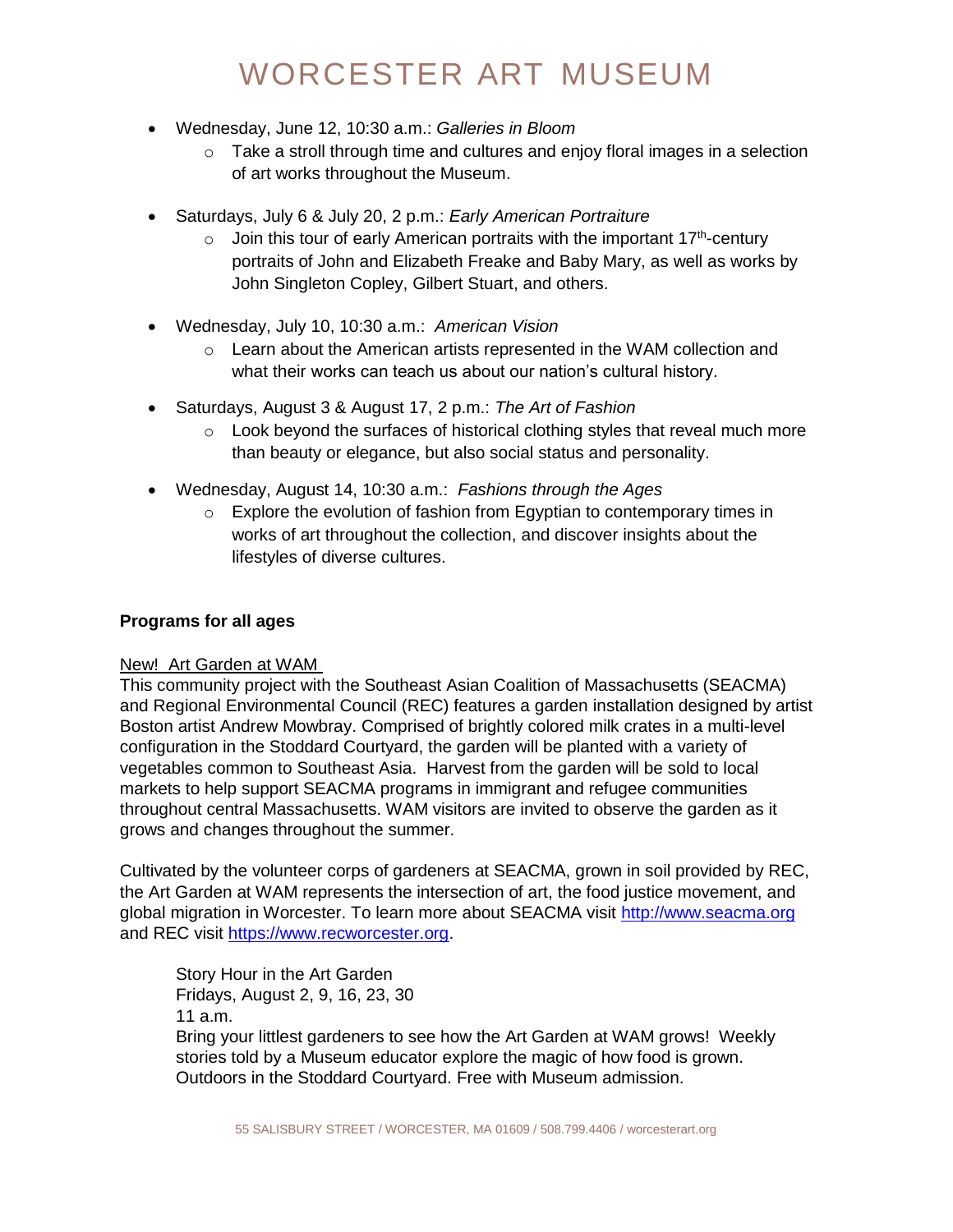Family Workshop: From Seed to Flower Saturday, August 17 10:30 - 11:30 a.m. Learn about the life cycle of plants and work together to paint your own pot for your garden at home! Cost is \$8 for Museum members; \$10 for nonmembers. Preregistration required; register online at portal.worcesterart.org or call 508.793.4333.

#### NEW! Drill as a Medieval Soldier

Thursdays & Fridays, July 11 - 26 and August 8 - 23

10:30 a.m.

A part of every soldier's routine is drilling. Much like every modern athlete practices, soldiers train for the very same reason, learning to be a part of a team. Under the direction of a Museum educator, experience a sliver of a medieval soldier's life by drilling with a spear outdoors in the Stoddard Courtyard (weather permitting). Recommended for ages 9 and up.Free with Museum admission.

#### Art Carts

Staffed by Museum educators, art carts allow visitors to explore a variety of art themes, such as mosaics, Greek pottery, early America, and armor, with touchable materials and hands-on activities. Visit [worcesterart.org/events](https://www.worcesterart.org/events/) for weekly art cart location and schedule. All ages.

#### Scavenger Hunts

Pick up one of several themed scavenger hunts at the admission desks for a fun discovery exploration of the Museum galleries. Ages 4 and up.

### Courtyard Games

Wednesdays, Thursdays and Fridays, June 19 – August 25, and Sundays, July 7 and August 4

10  $a.m. - 3 p.m.$ 

Get some fresh air and burn off energy during your WAM visit with our courtyard Corn Hole toss and oversized chess set outdoors in the Stoddard Courtyard (weather permitting).

#### **Arms and Armor Presentations**

Saturdays, June, July and August, 11:30 a.m. and 2 p.m.; Wednesdays, July and August, 11:00 a.m.; Sundays, June 2 and August 4, 11:30 a.m. and 2 p.m. (No presentations on 6/1, 6/8, 7/3, 7/6, 7/31, 8/3 & 8/31)

These interactive programs about different kinds of arms and armor used by knights and soldiers, including Roman soldiers, medieval knights and beyond! Visit [worcesterart.org/events](https://www.worcesterart.org/events/) for the weekly schedule. Free with Museum admission.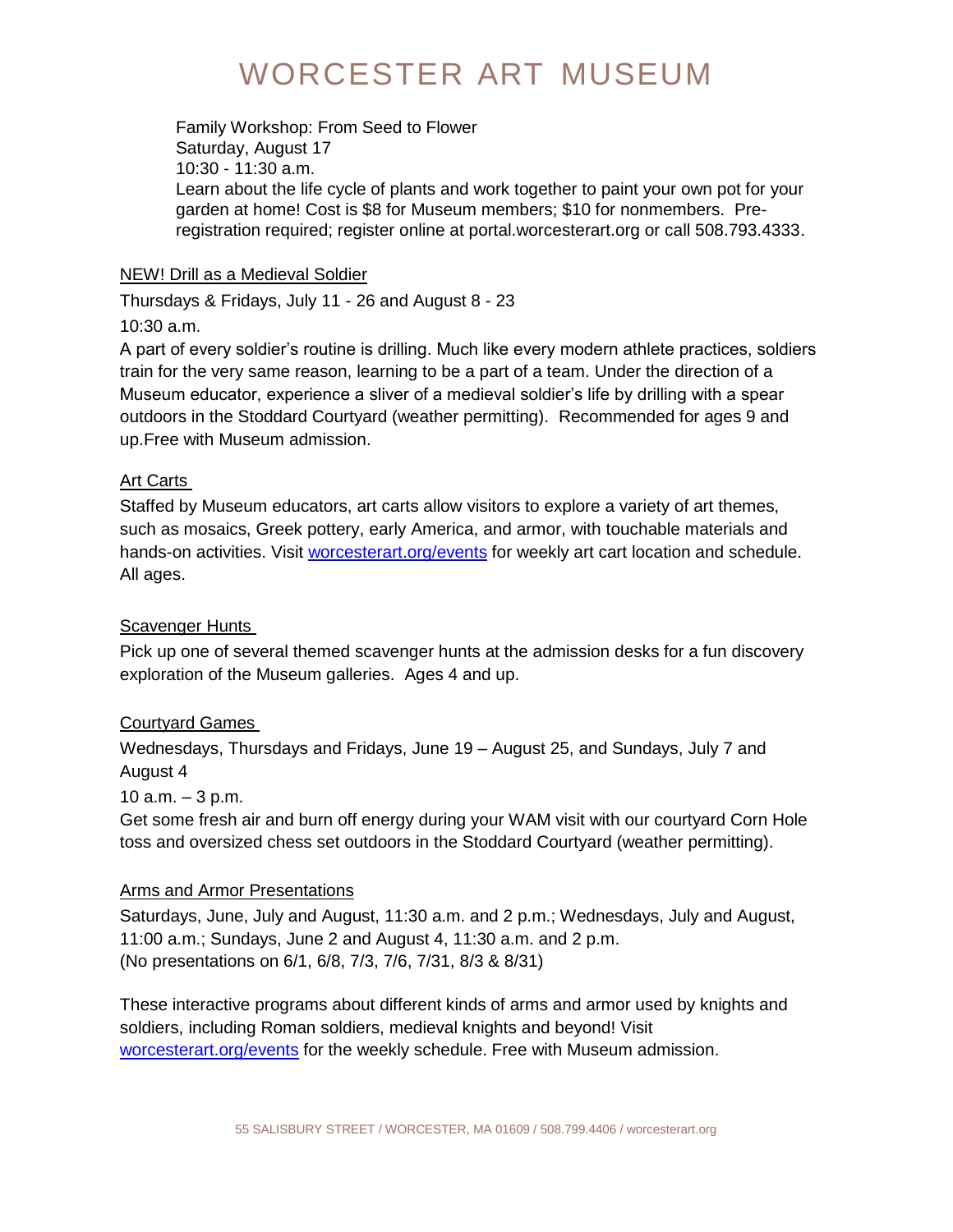- Medieval Armor Saturdays, June 29, July 27, and August 10 (at 2:00 p.m.), 17; Wednesdays July 10, 17, 24, and August 7, 14, 21: The knight in shining armor conjures a myriad of images and captures the imagination. While the Middle Ages lasted roughly one thousand years (500-1500 AD/CE), the steel plate armor associated with the knight was only in use from 1350 AD/CE onwards. What were the strengths of armor? What were its weaknesses? Learn about the arms and armor used by knights and soldiers of the past in this interactive program. (Recommended for school age children and older)
- The Basics Sundays, June 2 and August 4: Confused about the differences between mail, field, ceremonial, and tournament armors? In this 30 minute interactive presentation, discover how knightly armors were developed and used, along with some of the weapons of the period. (Recommended for all ages)
- Roman Legion Saturday, July 13: *Legio III Cyrenaica* is a Roman living history group that strives to accurately portray the famous Legion based in Alexandria, Egypt during the Flavian period (60-100 AD/CE). You will meet Legionary and Auxiliary soldiers and learn about the Legion's history, weapons, tactics, and daily life in this engaging presentation. (Recommended for school age children and older)
- 17th Century Colonial Militia -Saturday, June 15 and August 10 (at 11:30 a.m.): *The Salem Trayned Band* is a re-enacting group that accurately recreates a 17th-century English colonial militia unit from Salem, Massachusetts. The militia organization in Salem dates back to 1628 AD/CE and was a continuation of typical European military practices of the day. Dressed in period clothing and equipped with historically correct arms and armor, the Salem Trayned Band will show you how our colonial ancestors defended themselves. (Recommended for Middle School age children and older)
- Medieval Men-at-Arms Saturday, June 22: *The Company of the Wolfe Argent* represents a company of Burgundian men-at-arms of the 15th century. Employing period clothing and weaponry, they offer a lively glimpse of arms and armor, society, and daily life in the late Middle Ages. (Recommended for school age children and older)
- Live Demonstration of Medieval Combat! Saturday, July 20: The subtle skills of attack, parry, and grapple are brought alive by the *Cambridge Historical European Martial Arts Studies Group* as they demonstrate the knightly arts in a recreation of a medieval combat school. (Recommended for school age children and older)
- The Viking Age Saturday, August 24: Barbarians! Pirates! Traders! Explorers! These are terms used to describe the Norse people who, without warning, exploded out of Northern Europe into the consciousness of Christian Europe and beyond. Unifying the royal authority of England on the one hand while weakening that of France, the consequences of this period set the stage for much of the Middle Ages. Explore the world of the Viking Age through their weapons, armor and more.